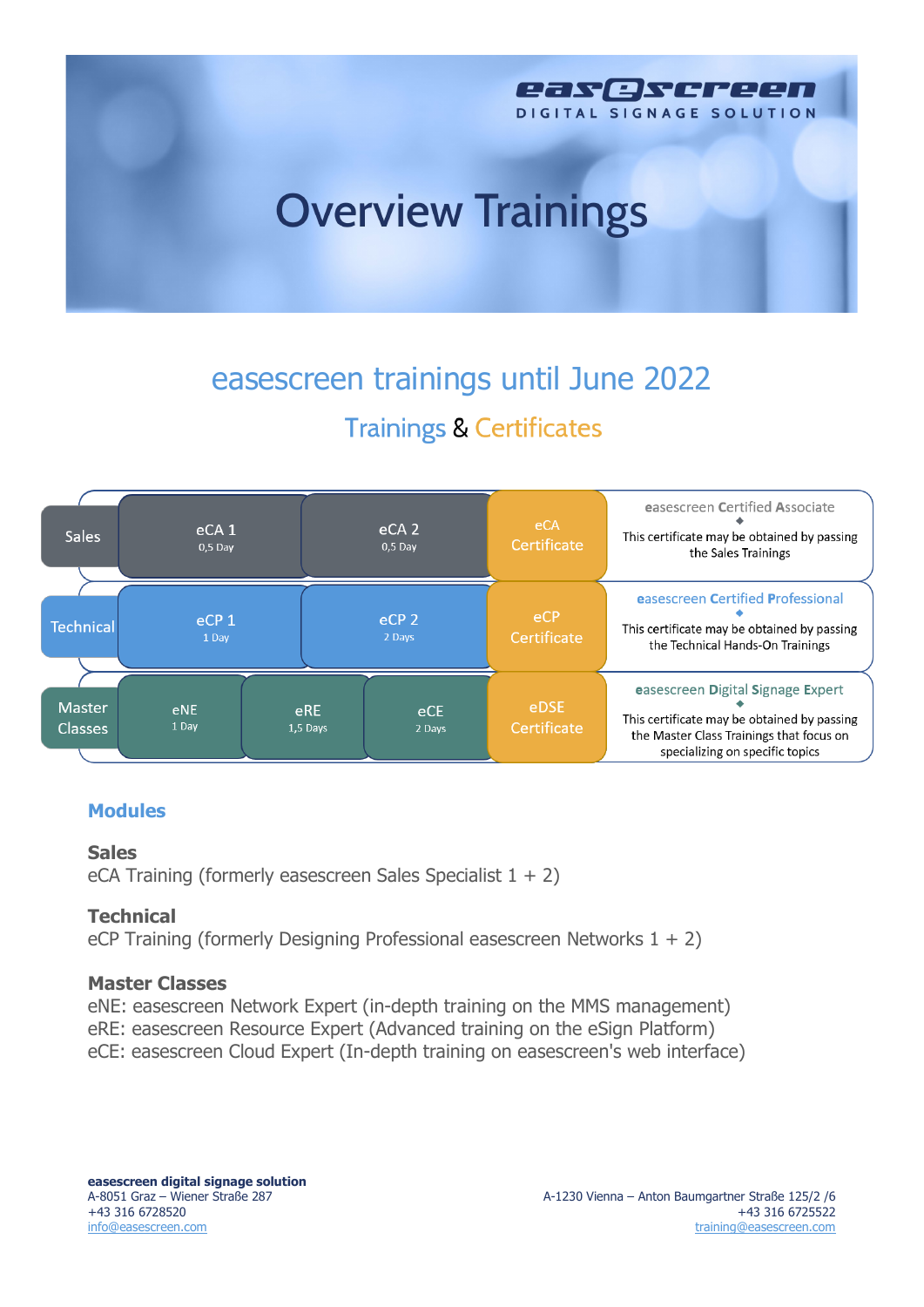

#### **Registration**

Course registrations are available about 6 weeks prior to the start of the course either through the newsletter or through the website: https://easescreen.com/en/dates/

The training course will only be held if there is a minimum number of participants. If there are not enough registrations, we reserve the right to cancel training courses at least two weeks before the date.

We offer free training courses to our partners. The courses are not open to end customers.

#### **Dates until June 2022**

| Date             | <b>Training</b> | Language |
|------------------|-----------------|----------|
| 13 January 2022  | eCA 1 & 2       | DE       |
| 10 February 2022 | eCA 1 & 2       | EN       |
| 31 March 2022    | eCA 1 & 2       | DE       |
| 21 April 2022    | eCA 1 & 2       | EN       |
| 23 June 2022     | eCA 1 & 2       | DE       |
| 30 June 2002     | eCA 1 & 2       | EN       |

eCA Training

#### eCP Training

| Date                    | <b>Training</b>  | Language |
|-------------------------|------------------|----------|
| 16 February 2022        | eCP <sub>1</sub> | EN       |
| $23 - 24$ February 2022 | eCP <sub>2</sub> | EN       |
| 07 April 2022           | eCP <sub>1</sub> | DE       |
| $20 - 21$ April 2022    | eCP <sub>2</sub> | DE       |
| 14 June 2022            | eCP <sub>1</sub> | EN       |
| $21 - 22$ June 2022     | eCP <sub>2</sub> | EN       |

Master Classes

| Date                 | <b>Training</b> | Language |
|----------------------|-----------------|----------|
| $02 - 03$ March 2022 | eNE             | EN/DE    |
| $03 - 04$ March 2022 | eCE             | EN/DE    |
| $27 - 28$ April 2022 | eRE             | EN/DE    |
|                      |                 |          |
| $28 - 29$ June 2022  | eNE             | EN/DE    |
| $29 - 30$ June 2022  | eCE             | EN/DE    |
| $27 - 28$ Sept 2022  | eRE             | EN/DE    |